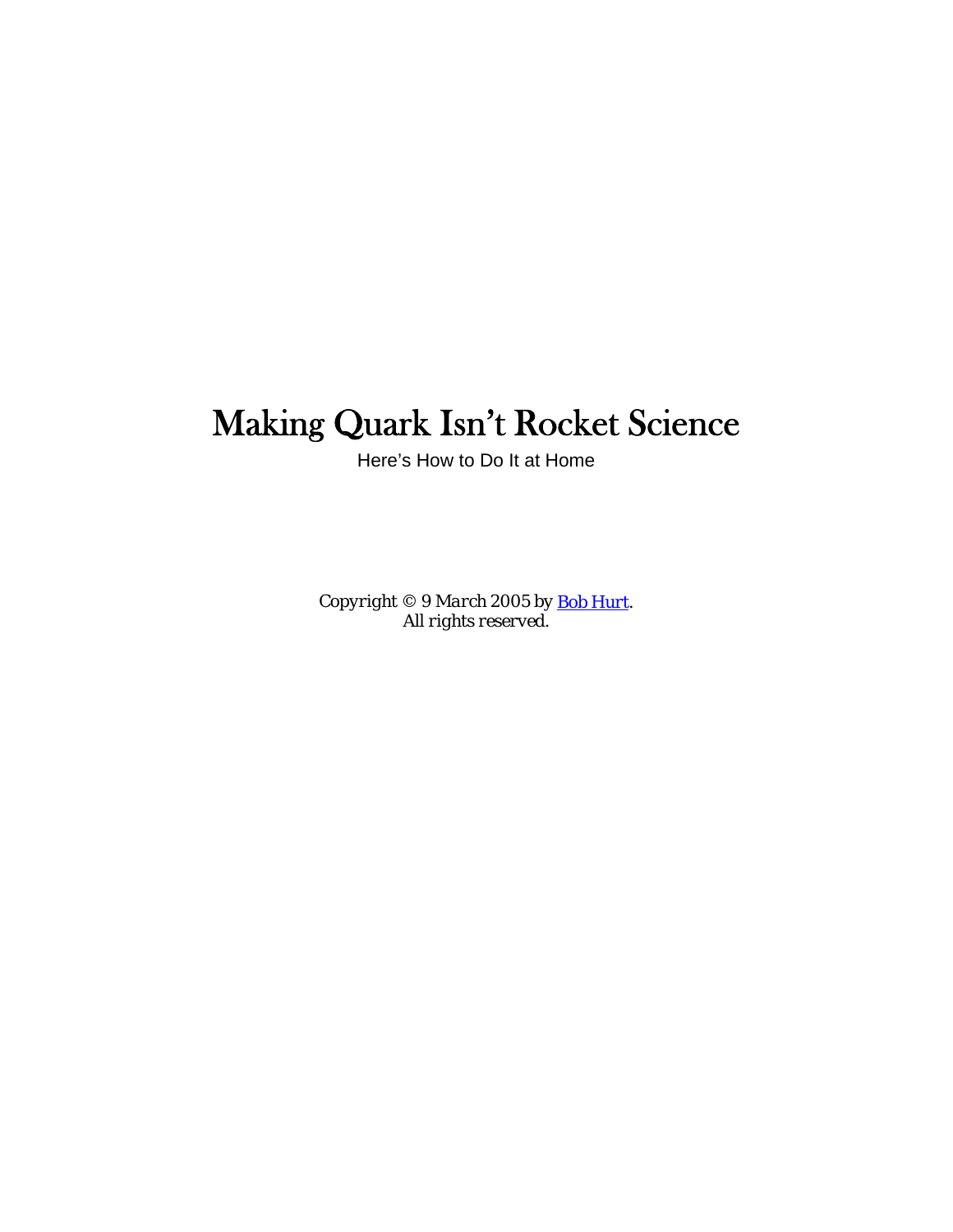## **Table of Contents**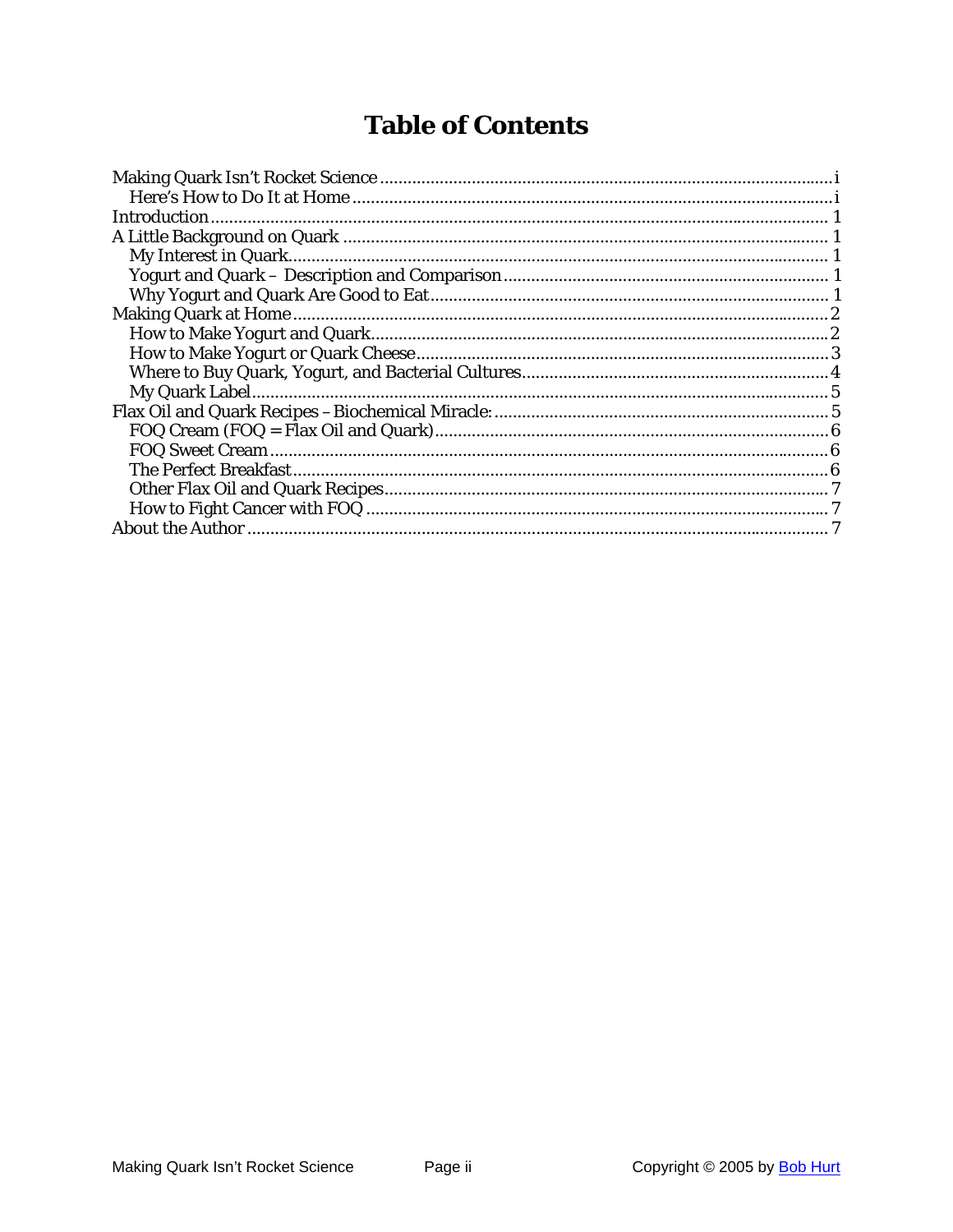## <span id="page-2-0"></span>**Introduction**

There are two kinds of quarks. The first is a building block of electrons and only understood by nuclear physicists. That kind is not the subject of this article.

The other quark is a delicious, nutritious fermented milk product. Germans pronounce it "qvark". That, and to some extent its companion flax oil, is what I am writing about.

## **A Little Background on Quark**

#### *My Interest in Quark*

In the early 1980's I lived in Germany and ate lots of quark. I used to mix it with Meusli, a kind of granola, for breakfast. It's delicious.



**Figure 1 Quart of Quark**

German nutritionist Johanna Budwig is famous for discovering the "biochemical miracle" known as the flax oil-quark-champagne protocol that is known to reverse the course of degenerative diseases like diabetes, heart infarction, arthritis, and cancer. I am interested in the causes and cures of cancer, and devoted a web site to it: [http://cancercure.ws.](http://cancercure.ws/) So, naturally, I was delighted to discover that Budwig's formula can actually cure cancer victims.

Her protocols or formulae are floating here and there around the web, but a lot of mystery surrounds the nature and use of "quark," for you cannot buy it, particularly not under the name quark, in the typical American grocery store.

And so, I am writing this little article to open the kimono on quark. It won't be a mystery any more. Here I shall describe quark, its similarity to and difference from yogurt, how to make it in your home kitchen, and its use in some wonderful recipes.

#### *Yogurt and Quark – Description and Comparison*

Yogurt is a smooth, viscous, sour fermentation of milk. Quark is a form of yogurt fermented from buttermilk starter culture. It has about the same texture and taste as yogurt, but is less sour. Yogurt and Quark are fermented from different bacteria that require different fermentation temperature and time. In short, quark bacteria are "mesophilic" and requires a lower fermentation temperature and longer fermentation time than the "thermophilic" yogurt bacteria.

#### *Why Yogurt and Quark Are Good to Eat*

<span id="page-2-1"></span>Because both products are made from milk, they contain an abundance of protein and calcium. They also contain a significant amount of nutritional sulfur. In addition, they contain live bacteria that are good for the small intestine. The bacteria properly balance yeasts in the gut, consume lactose and produce lactic acids that and antibiotics that inhibit growth of bad bacteria, convert proteins into B vitamins, produce vitamin K (for healthy bone growth), and clean the *villi*, small fingers of tissue on the intestine lining that increase absorption of nutrients into the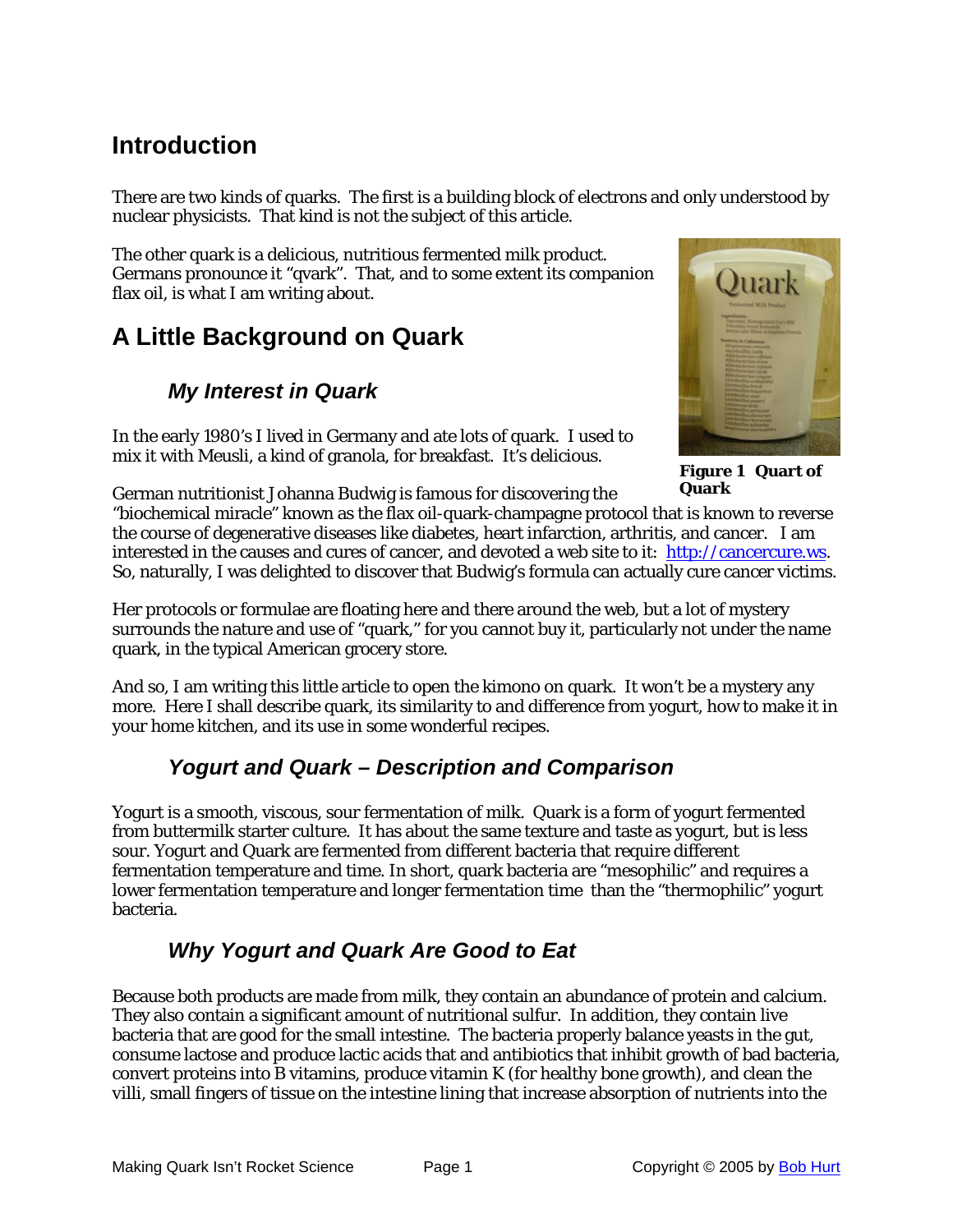<span id="page-3-0"></span>blood stream, and that get clogged when the good bacteria are not present. You can get more details about the good bacteria from <http://www.horselanguage.com/probiotics.html>.

When the sulfurated amino acids of yogurt or quark are combined with Omega 3 essential fatty acids of flax oil, fish liver oil, and hemp oil, chased with champagne in the diet, and the body is illuminated daily with sunlight and nourished with fresh, raw, organic foods, these stimulate bioelectrical properties of cells that improve the ability of cells to respire, or "breathe" – take in utilize nutrients and oxygen, and expel toxins. That is why they are vital to reversing cellularlevel degenerative diseases like cancer. According to one medical doctor:

*"This diet is far and away the most successful anti-cancer diet in the world".* (Dr. Dan C. Roehm M.D. FACP, Oncologist & Cardiologist)

Your diet should include the foods in the Budwig protocol. For full details, read the relevant [books from Johanna Budwig](http://www.amazon.com/exec/obidos/tg/detail/-/0969527217/qid=1108617837/sr=8-) (http://amazon.com). One web site devoted to the Budwig protocol is [http://www.healingcancernaturally.com/budwig\\_protocol.html](http://www.healingcancernaturally.com/budwig_protocol.html).

Read more on dairy chemistry at [http://www.evaporators.co.uk/pages/Dairy\\_products.htm](http://www.evaporators.co.uk/pages/Dairy_products.htm).

### **Making Quark at Home**

#### *How to Make Yogurt and Quark*

You can make your own yogurt by mixing two cups of powdered milk with a gallon of cow's milk, heating it in a stainless steel or porcelain pot to 185°F to kill pathogens, cooling it to 110°F, stirring in a cup of starter culture, pouring it into sterilized 1-quart containers, letting it sit at the proper fermentation temperature for the proper fermentation time, then refrigerating it. You add the powdered milk to give the product more body. If you use goat's milk instead of cow's milk, the powdered milk is normally not needed. I leave the inoculated quark milk in the pot because I convert it to cheese.

I let my yogurt and quark ferment in the oven. For yogurt, I leave the light on, and for quark, I turn the light off. With the light on in my oven, the temperature can rise to 115° F, so I cycle it off it gets to 108° F and on when it drops to 97° F. For quark, I warm the oven to 95° F, then put the covered pot of inoculated milk in it and turn off the light. Then I leave it alone for 14 hours and check it.

Here is a summary of the production requirements:



**Figure 2 Quark is Fermented for 14 to 18 hours at 80 to 85°F**



**Figure 3 Fermented Quark Sets but Stays Wet**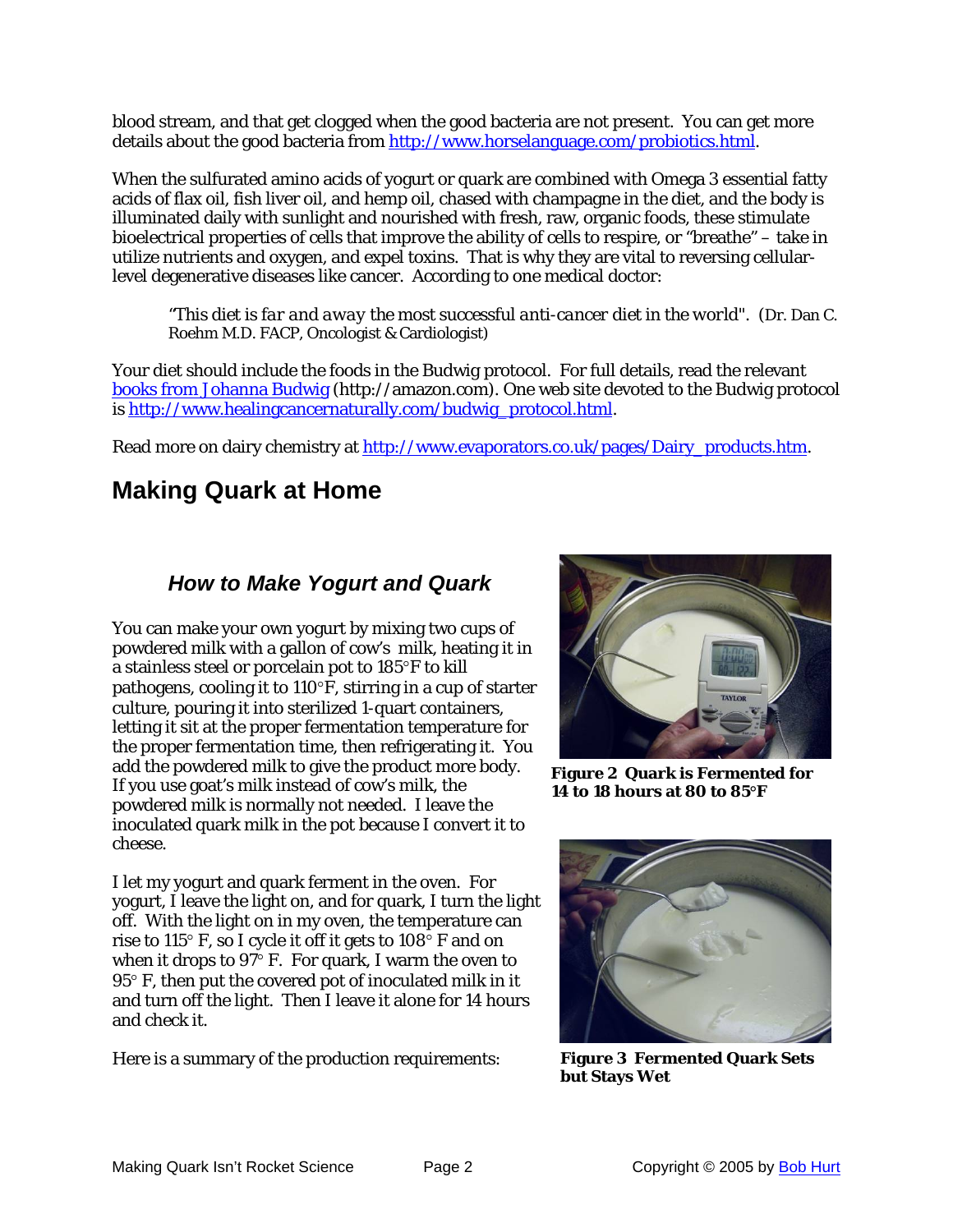- <span id="page-4-0"></span>1. Yogurt
	- a. Main Bacteria *Lactobacillus bulgaricus, Lactobacillus acidophilus,* and Streptococcus thermophilus.
	- b. Culturing Temperature 97-108° F (36-42° C). I like 105°F.
	- c. Culturing Time  $-$  4 to 4  $\frac{1}{2}$  hours
	- d. Taste mild and sour
- 2. Qu ark
	- a. Main Bacteria *Streptococcus cremoris, and Lactobacillus Lactis*
	- b. Culturing Temperature  $65-90^{\circ}$  F (18-32°C). I like 85°F.
	- c. Culturing Time 14 to 18 hours
	- d. Taste rich and not so sour

The finished product is set rather like Jello, but breaks apart asily. If you shake the quark container, the quark becomes e buttermilk. Because it loses body so easily, it blends well with flax oil in the Budwig diet. However, quark becomes more usable in a variety of other recipes I you convert it to cheese.



**Figure 4 Quark Being Ladeled for Cheese**

You can read more details on a process at <u>http://www.evaporators.co.uk/pages/yoghurt.htm</u>.

#### *How to Make Yogurt or Quark Cheese*

You can convert milk into cheese by adding a coagulant that separates the milk solids (cheese) from the liquids (whey). A coagulant is an acid like lemon juice or rennet, a derivative of the stomach lining of goats and cows or of plants like the



**Figure 6 Quark Drips Whey into Pan for 4-8 Hours to make Quark Cheese**

stinging nettle. In the case of quark and yogurt cheeses, the acid is a byproduct of fermentation caused by the bacteria, so you do not need to add any other coagulant.



**Figure 5 Ladels of Quark Go into Fine-Mesh Nylon Bag**

By reducing the amount of water in yogurt or quark, you can make into a soft, curded cheese similar to a cross between cottage cheese bag and letting it drip above a bowl for a day. The fluid that drips out is whey, and you'll get a cup or more from a quart of yogurt. Whey is and cream cheese, but softer and easier to spread.. You can make such a cheese by dumping a quart of yogurt into a fine-mesh nylon nutritious. You can and should drink it.

I far prefer quark cheese to yogurt cheese because of flavor. The yogurt cheese is noticeably sour, to the point of being distracting. The quark cheese is not so tangy, and also has a richer taste.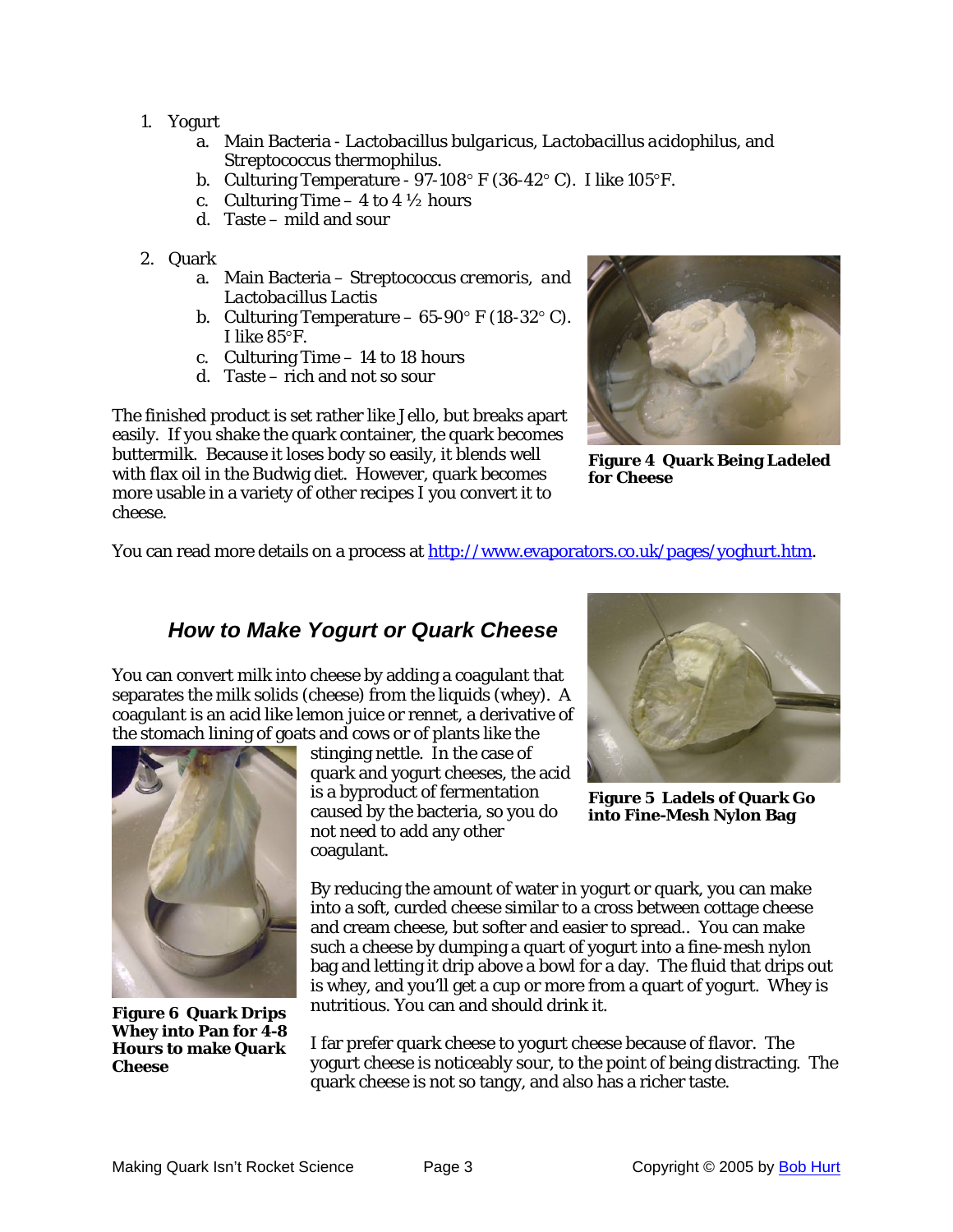<span id="page-5-0"></span>You can get more details on cheese making at:

- http://www.efr.hw.ac.uk/SDA/cheese1.html
- http://www.agen.ufl.edu/~chyn/age4660/lect/lect\_19/cheeses.htm
- [http://www.windward.org/ush/cheese.htm](http://www.efr.hw.ac.uk/SDA/cheese1.html)
- [http://www.evaporators.co.uk/pages/Dairy\\_products.htm](http://www.agen.ufl.edu/%7Echyn/age4660/lect/lect_19/cheeses.htm).





**Figure 8 Finished Quark Cheese**

**Figure 7 Quark Cheese Curds and Whey**

#### *Where to Buy Quark, Yogurt, and Bacterial Cultures*

While Yogurt is available in any grocery store, Quark is hard to find. You can buy it on-line at http://www.germandeli.com/040817010014.html for less than \$6 a quark, I mean quart.

You might be able to purchase a dried culture of the Quark bacteria for \$50 or more from [http://www.dsmz.de/dsmzhome.htm](http://www.germandeli.com/040817010014.html) (for example, http://www.dsmz.de/species/sp200956.htm). You can incubate it and grow it at home in sterile milk.

the capsules to inoculate your sterile milk. A good on-line source for Sedona Labs iFlora Complete Acidophilus Formula is <u>http://healthydigestion.net/products/iFlora.html</u> (telephone You can also purchase "probiotics" from a health food store, and use the contents of several of 1-888-816-8804).

intern at the nearest dairy farm. If you want to be scientific about it, you should seek a related microbiology college course, or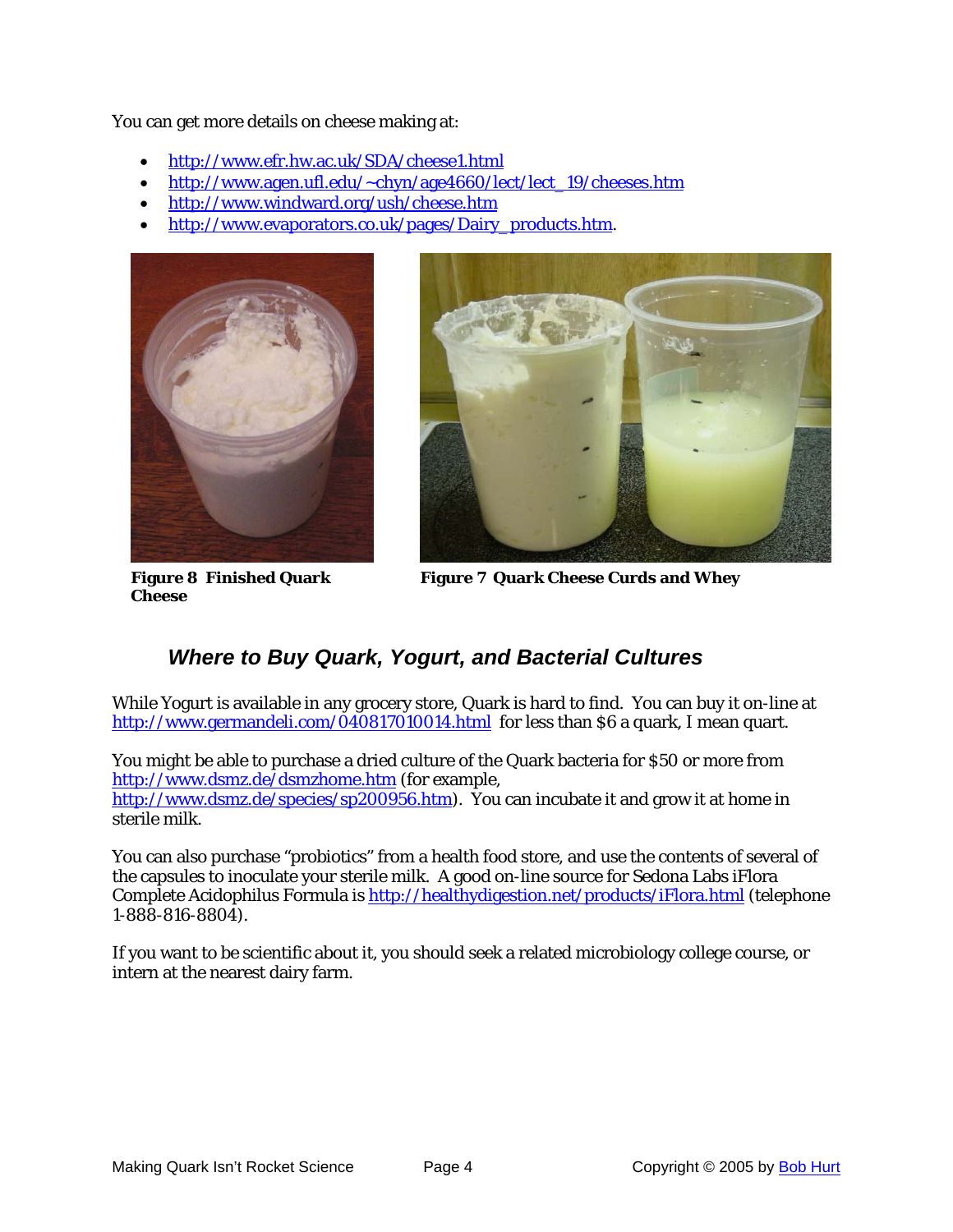#### *My Quark Label*

<span id="page-6-0"></span>If you do make quark at home according to my recipe, here's a handy label to use on the containers.



## **Flax Oil and Quark Recipes –Biochemical Miracle:**

German Nutritionist Johanna Budwig's original blood research related to curing degenerative diseases spanned at least 50 years and resulted in her discovery of the Flax Oil – Quark - Champagne (FOQC) formula. The formula is renowned as a "biochemical miracle" because of its ability to restore good health to people suffering from cardiovascular diseases, arthritis, diabetes, and cancer. To get the benefits, one needs to eat the Perfect Breakfast daily. Some people require significantly more FOQC daily to defeat the diseases. For more information, order one of [Budwig's books.](http://www.amazon.com/exec/obidos/search-handle-url/index=books&field-author=Budwig%2C%20Johanna%20Dr./104-9447428-2814367)

Flax oil and Linseed oil are one and the same – only the name is different. Flax oil is excellent for your health because it is a fast-burning fat, it contains Omega 3 and 6 (linoleic and linolenic) essential fatty acids, and it beneficially affects the electrical charges of body cells. It is best eaten in a homogenized mixture with quark.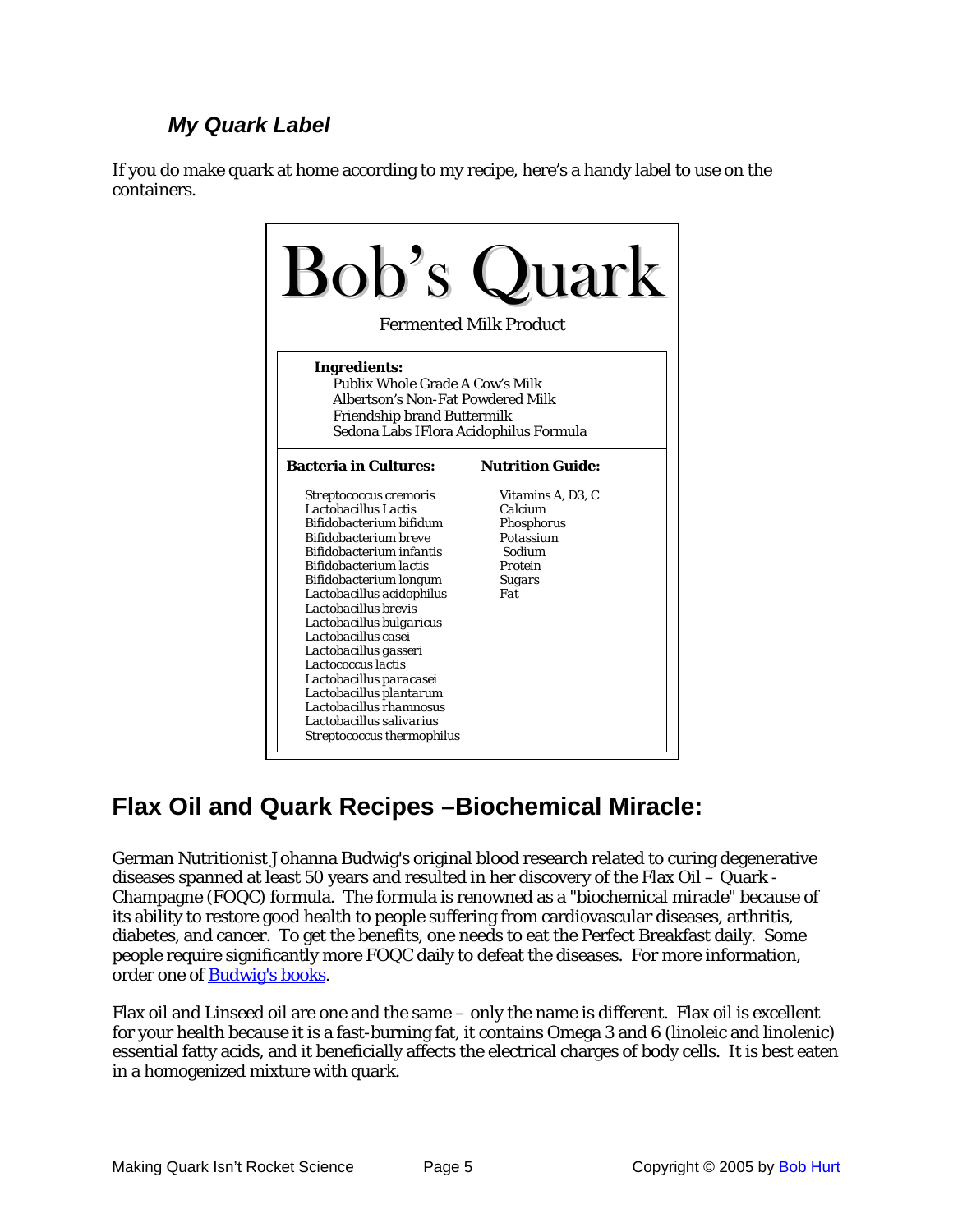<span id="page-7-0"></span>Buy only cold pressed unrefined flax oil. Look for it in the cooler at the health food or vitamin store. Get a big bottle because you will be using it the rest of your life. It does not keep long, even refrigerated (about 3 weeks), unless it is frozen. I keep mine in the freezer. Barlean's brand has more solids in it, so it freezes hard. I would just keep that in the refrigerator.

#### *FOQ Cream (FOQ = Flax Oil and Quark)*

This cream is basic and can be used in a variety of recipes. It should be soupy rather than thick. You may use cottage cheese or yogurt if you don't have quark. Quark cheese is assumed. This recipe makes one serving

Homogenize in a blender:

- **1 tablespoon Flax oil\*** per 100 pounds of body weight with
- **½ to 1 cup of low fat cottage cheese or yogurt**.
- 3 tablespoons of low-fat milk

Use in recipes for toppings, salad dressings, etc. I recommend cancer patients eat 8 tablespoons per day of barley and flaxseed mixed in with FOQ to eliminate tumors. After the tumor is gone, switch to 4 tablespoons a day.

#### *FOQ Sweet Cream*

This cream is intended as a topping for fruit dishes like the Perfect Breakfast below. This recipe makes one serving.

Stir together or homogenize in a blender:

- 1 serving FOQ Cream
- 3 tablespoons of low-fat milk
- 1 Tablespoon honey
- 1/2 teaspoon vanilla

#### *The Perfect Breakfast*

This is a nutritionally perfect breakfast that will energize you and keep you from getting hungry till lunch time. It is a known antidote to cancer.

Layer in a deep bowl:

- 2 Tablespoons ground flax seed\*
- Drizzle with a 2 Tablespoons honey (or to taste)
- Handful of chopped fruit of the season (peaches, berries, apple, pineapple, banana, mango, etc)
- 3 or 4 heaping Tablespoons of chopped nuts (pecan, walnut, almond, etc. *no* peanuts)
- 1 serving FOQ Sweet Cream

Top with: